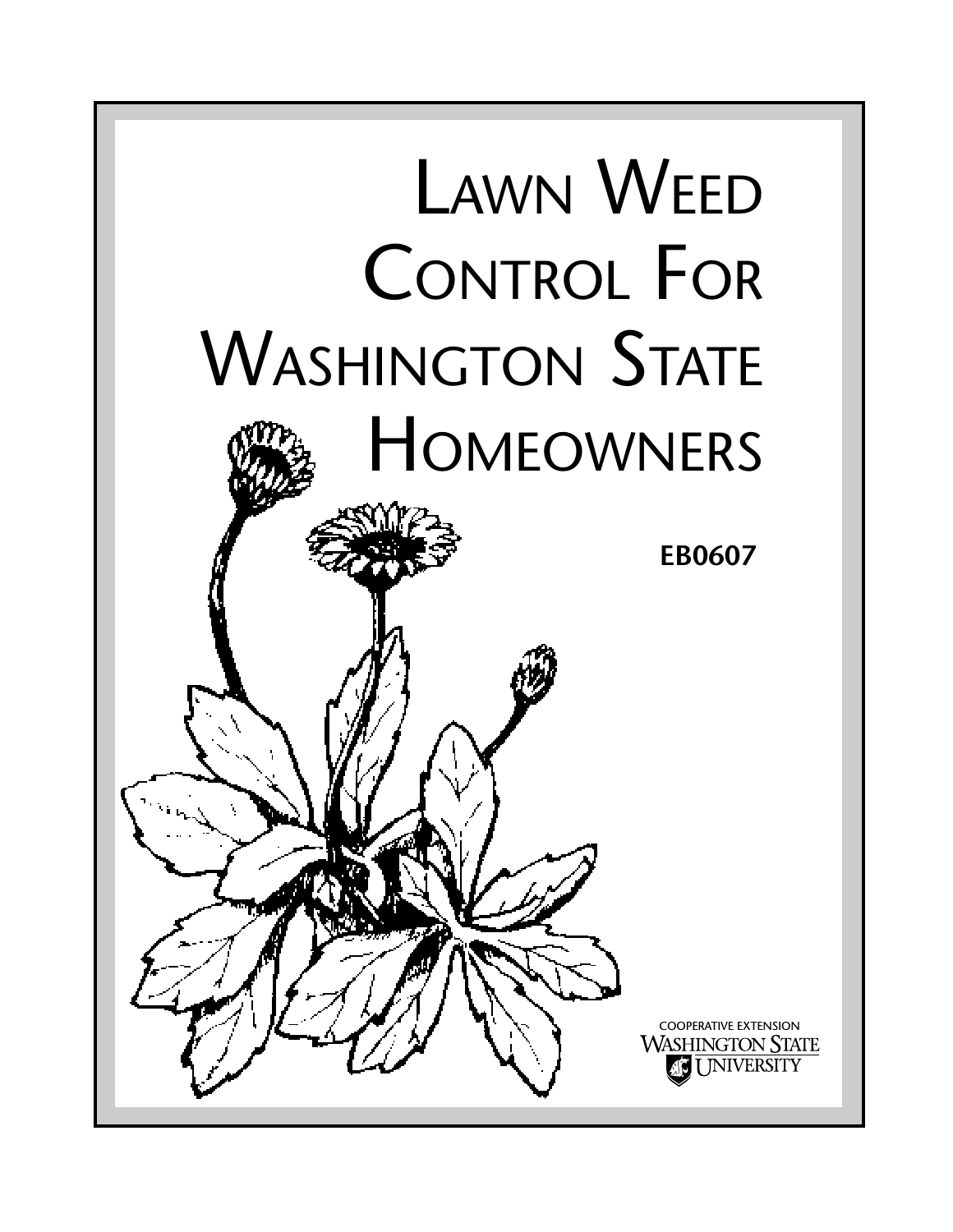# **CHEMICAL CONTROL PRODUCTS FOR TURFGRASS WEEDS FOR HOMEOWNERS**

| WEED                                                                                                                                                                | <b>ACTIVE INGREDIENT<sup>1,2</sup></b>                                                                                                                             |
|---------------------------------------------------------------------------------------------------------------------------------------------------------------------|--------------------------------------------------------------------------------------------------------------------------------------------------------------------|
| Dandelion, false dandelion, plantain,<br>pigweed, lambsquarters                                                                                                     | 2,4-D dimethylamine<br>2,4-D dimethylamine + MCPP* dimethylamine<br>2,4-D dimethylamine + MCPP dimethylamine +<br>dicamba dimethylamine<br>Mixtures with triclopyr |
| Speedwell (creeping Veronica)                                                                                                                                       | No homeowner products available                                                                                                                                    |
| Clovers, chickweed, pearlwort, yarrow,<br>knotweed, English lawn daisy§                                                                                             | Mixtures with triclopyr<br>2,4-D dimethylamine + MCPP dimethylamine<br>2,4-D dimethylamine + MCPP dimethylamine +<br>dicamba dimethylamine<br>Triclopyr            |
| Henbit, buttercup                                                                                                                                                   | Mixtures with triclopyr<br>2,4-D dimethylamine + MCPP dimethylamine +<br>dicamba dimethylamine<br>2,4-D dimethylamine + MCPP + 2-(2,4-DP)<br>dimethylamine         |
| Crabgrass preemergence                                                                                                                                              | dithiopyr<br>pendimethalin<br>prodiamine<br>$benefin + trifluralin$                                                                                                |
| Annual bluegrass preemergence                                                                                                                                       | benefin<br>dithiopyr<br>pendimethalin<br>prodiamine<br>$benefin + trifluralin$                                                                                     |
| NONSELECTIVE SPOT TREATMENT<br>Bermudagrass, bentgrasses,<br>perennial weedy grasses,<br>(tall fescue, quackgrass, orchardgrass,<br>ryegrass, timothy, velvetgrass) | glyphosate<br>glufosinate                                                                                                                                          |
| Moss                                                                                                                                                                | ferrous sulfate                                                                                                                                                    |
| Algae                                                                                                                                                               | Mancozeb<br>chlorothalonil                                                                                                                                         |

<sup>1</sup> Active ingredient names only due to rapidly changing product names and formulations.

<sup>2</sup> For weeds not listed here, check Hortsense at **http://pep.wsu.edu/hortsense**

\* MCPP may also be listed as mecoprop.

§ Repeat applications required for English daisy.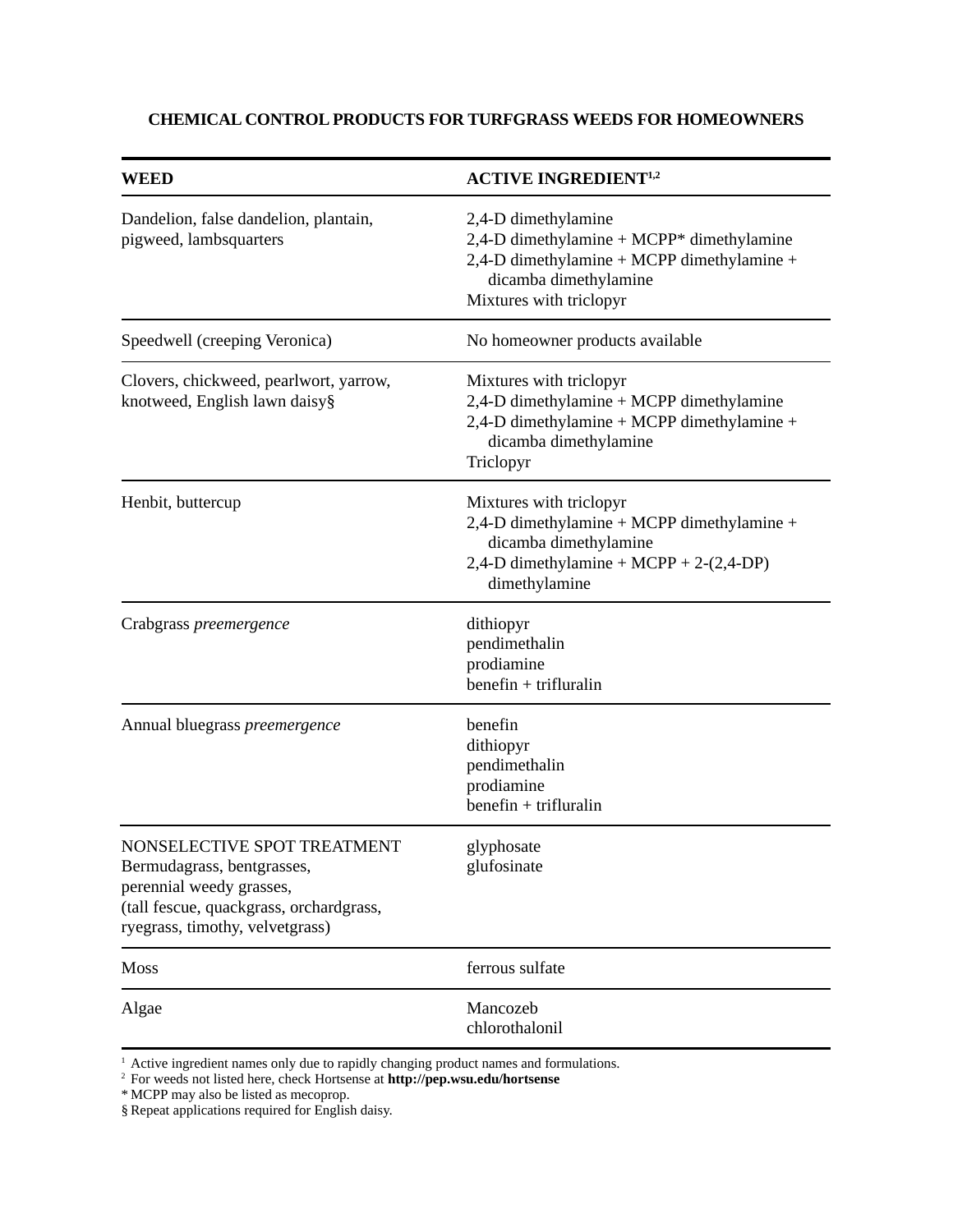# **LAWN WEED CONTROL FOR WASHINGTON STATE HOMEOWNERS**

William J. Johnston, Ph.D., Associate Professor of Agronomy, WSU Pullman Gwen K. Stahnke, Ph.D., Associate Agronomist and Extension Turf Scientist, WSU Puyallup Robert Parker, Ph.D., Extension Scientist, WSU Prosser

Weeds can detract from your lawn's appearance, even if it is properly fertilized, irrigated, and mowed. Almost any lawn weed problem can be solved by using a combination of management practices and chemical methods. You can learn to identify various weeds and plan an effective and economical weed control program for your lawn.

## **Preventing Weeds in New Lawns**

Weed seeds are found in all topsoil. These seeds will germinate with your lawn seed. Broadleaf weeds can ordinarily be selectively removed safely with herbicides after the lawn is 8 to 10 weeks of age. Annual and perennial weedy grasses are difficult to remove selectively after the lawn is established. Always remember that strong turfgrasses compete with weeds and will aid in their control. Plant high quality lawn seed and practice good fertilization and management programs.

## **Management Practices**

Newly seeded turf areas may appear to be severely infested with a number of annual weeds. With good fertility, frequent mowing, and proper watering practices, most of these annual weeds normally soon disappear. If they still persist 2 months after seeding, it may be wise to use control recommendations. Under no conditions should selective herbicides be used on turf before it is at least 2 months old.

# **Weed Control in Established Lawns Using Herbicides**

Time and money for control of turf weeds may be wasted unless proper management practices are followed. The first prerequisite to weed control is to use proper fertility, watering, and mowing practices. Quite often this is all that is needed to maintain weedfree turf, as thick, healthy grass provides competition for weeds.

#### **Herbicide Recommendations**

At the time of printing these products were registered for use in Washington. However, recommendations for the use of certain pesticides are subject to frequent change because of research on their use and new regulatory requirements. Check with your county Cooperative Extension agent or state specialist, or with your State Department of Agriculture for current herbicide registrations. Pesticide label and registration information is also available online via the PICOL Label Database; see URL http:/ /picol.cahe.wsu.edu/.

If weeds should appear despite good management, chemical weed control can be important. Keep in mind, however, that weed killers are plant killers. To avoid damage to desirable plants, always carefully follow label directions. Spot treatment and low pressure sprayers are good options. Some herbicides are selective between plant types and some are not. The effectiveness of specific herbicides depends on air and soil temperature, moisture, weed type, and stage of growth.

## **Measuring Herbicides**

Herbicides are sold in liquid, powder, and granular forms. Proper application begins with accurate measurements.

LIQUIDS. Liquid herbicides are available in several strengths. The amount of actual herbicide in the product will be stated on the label as "pounds of active ingredient per gallon" or as "acid equivalent." The remaining fluid is carrier and wetting agent.

Use all liquid herbicides according to the manufacturer's directions. The following equivalents can be helpful in making accurate measurements:

- 3 teaspoons equal 1 tablespoon or 15 milliliters
- 2 tablespoons equal 1 fluid ounce or 30 milliliters
- 1 cup equals 8 fluid ounces or 237 milliliters

DRY HERBICIDES. Powdered or granular herbicides are marketed as mixtures of active ingredients and inert ingredients. The active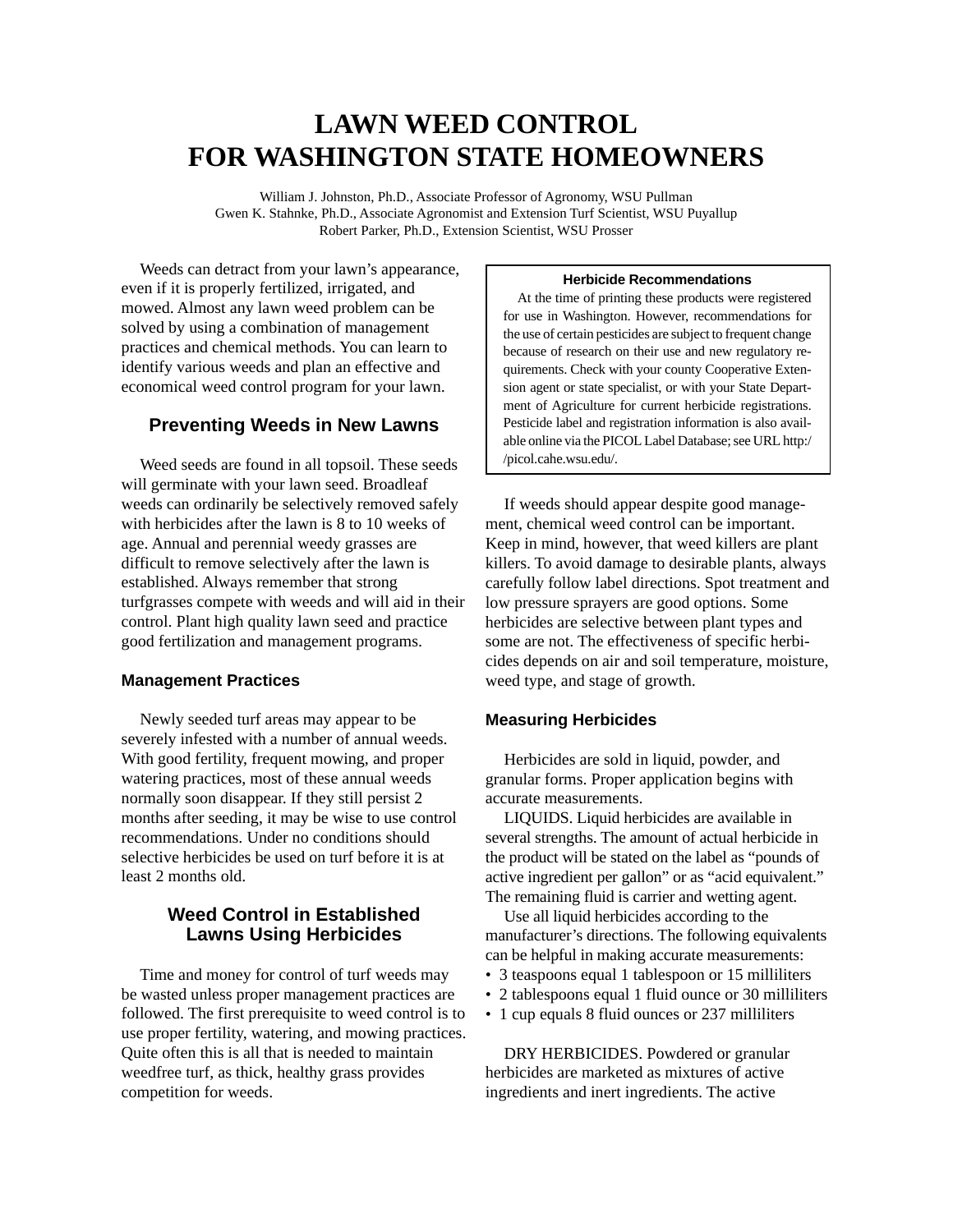ingredient is given as a percentage of the total weight of the product. Powders are applied in a liquid solution or suspension. Granulars are applied "as is" with no further dilution or mixing with water or oil.

### **Applying Herbicides**

Granular herbicides can be applied with a calibrated fertilizer spreader. Use the manufacturer's recommendations for spreader settings. Herbicides in liquid solutions can be applied by using pressure sprayers, sprinkler cans, or hose applicators.

PRESSURE SPRAYERS. Pressure sprayers are designed to provide a constant volume of spray at a specified pressure and through a specified spray tip (nozzle orifice). Output at the nozzle is governed by the pressure in the tank (pounds per square inch) and the size of the orifice (opening) in the nozzle.

Size of the individual droplet is determined by the pressure-orifice relationship. High pressure and small orifices result in small droplets or fog. Pressure under 30psi with large orifice tips insures general operating safety. The greater the volume used at a given pressure, the larger the droplets and the safer the practice.

Commercial applicators control pressure, orifice size, and ground speed, and can therefore apply herbicides accurately. Knapsack or hand sprayers do not normally have a pressure gauge or calibrated nozzle tips, so accurate application may be difficult. Spray a measured area with water and determine the rate of application before using a hand sprayer to apply herbicides.

SPRINKLER CANS. A sprinkler can may be used if the amount of water applied is not too great. Calibrate sprinkler cans to the area for the best results. Before applying the water-herbicide mixture, make a trial run with water for calibrating the sprinkling can to the area treated.

HOSE-TYPE APPLICATORS. Although an improvement over the sprinkler can, hose-type applicators are often the source of physical drift due to fluctuation in city water pressure. Lack of positive control makes them the least desirable of pressure sprayers. They use a large volume of water, but will produce a more desirable and uniform coverage than sprinkler cans.

Wash the applicator with detergent and water immediately and thoroughly after each use. This will reduce danger of contamination and extend the useful life of the equipment.

OTHER APPLICATORS. Two other applicators are worthy of mention and do outstanding jobs of weed control in lawns. The MeterMiser is a calibrated wheel action sprayer with a 5-gallon capacity tank that will uniformly treat approximately 5,000 square feet. It is hooded and shielded to prevent contact with non-target plants, allowing the operator to spray close to other non-target plants when necessary. There is no pressure; hence, there is no vaporization and minimal drift.

The second applicator is marketed as the "Herbi" and operates on a spinning disc theory by a series of flashlight batteries. Extremely small amounts of material such as 2 liters will cover areas from 17,000 to 35,000 square feet depending on the size of nozzle used. The "Herbi" covers a swath of approximately 4 feet and does an excellent job of weed control. Due to the very small amount of spray material, it is difficult to tell where one has been unless the turf is sprayed in the morning when dew is present to indicate where the operator has passed. Further, the spinning disc can project herbicides onto non-target plants unless the operator exercises extreme care. It is an excellent weed control tool and especially adapted to larger turfgrass areas.

## **Precautions**

SELECTING THE RIGHT CHEMICAL. Be sure that you use herbicides recommended for the pests you want to destroy. If you are not sure about the identity of certain weeds, ask your county Cooperative Extension agent. The most effective chemical for a specific weed problem is not always the most practical one because it may cause damage to nearby plants. In certain areas, regulations set down by the State Department of Agriculture must also be considered. Check with your county Cooperative Extension agent.

PREVENTING VAPORIZATION. Danger from vaporization gets worse as temperatures rise above 60°F. Heat converts herbicides to gases which can move from one yard to another with only slight air currents. For safety, use low volatile esters or nonvolatile formulations such as amines, solubilized acids, and emulsifiable acids. Read the package labels or consult with herbicide dealers.

AVOIDING PARTICLE DRIFT. Droplets carrying herbicide particles may drift if pressure is excessive or if the spray is directed into the air.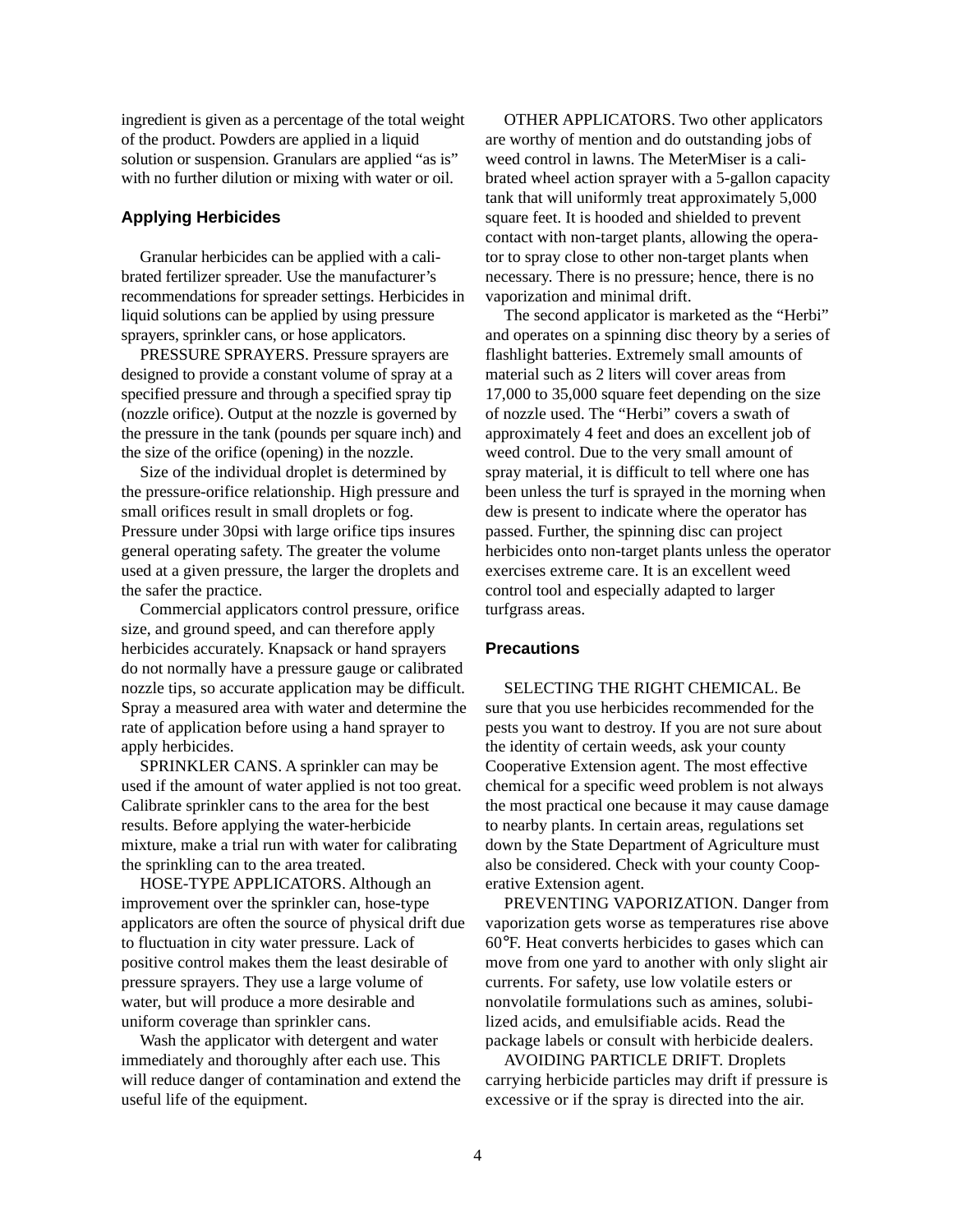Keep the spray close to the ground and use minimum height and pressure for thorough coverage.

#### **Use Herbicides Safely**

Herbicides contribute to healthy, attractive lawns when label directions and precautions are followed carefully. If used improperly, pesticides can be dangerous to humans and desirable plant and animal life. There are a few simple rules which every user should follow.

- 1. Use an herbicide only when it is needed—and be sure that it is recommended for the weed you want to control.
- 2. Follow directions for mixing and applying as carefully as possible. Never use a stronger concentration than is recommended.
- 3. Always store herbicides in their original containers. Keep them away from food and feed and under lock and key.
- 4. Dispose of empty containers so that they are not a hazard to humans, pets, livestock, or wildlife.

# **Weed Identification**

An effective weed control program is based on proper identification of weed types. The illustrations and discussions which follow can help you identify and treat lawn weed problems.

## **Broadleaf Weeds Common to Established Lawns**

BUTTERCUP (*Ranunculus repens*). Buttercup or creeping buttercup usually is found on wet, poorly drained soils west of the Cascade Mountains. A lawn seedbed of sandy soil will discourage buttercup seedlings.

In naturally wet areas, install drainage. If wetness is due to a compact soil surface, it may help to aerate the soil.

Buttercup is a perennial with hairy, creeping stems that root at the nodes. The three segments of the leaves are hairy and usually dark green, except for some occasional light green spots. The flowers are bright yellow and have five to seven petals, 1/4 to 1/2 inch long.

CHICKWEEDS (mouse-ear and common). These weeds are usually found in damp, shady areas. Most familiar in lawns are common chickweed (*Stellaria media*), annual mouse-ear chickweed (*Cerastinum viscosum*), and perennial mouse-ear chickweed (*Cerastium vulgatum*).

Common chickweed spreads somewhat as it



**Buttercup** 



Common Chickweed Mouse-ear Chickweed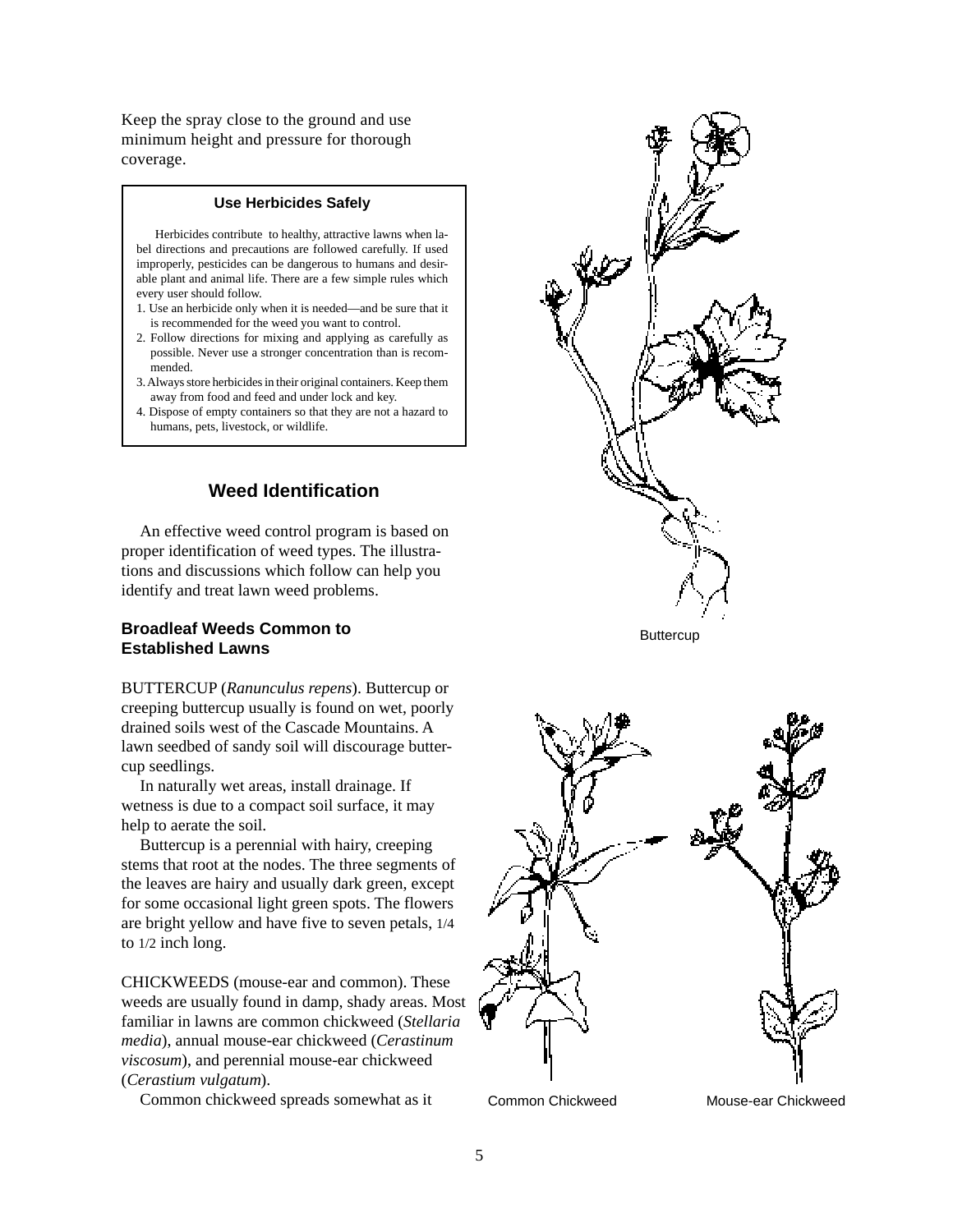grows. The stems have a single line of hairs, and the flowers are white and star-shaped.

Mouse-ear chickweed is especially troublesome in closely mowed lawns. It grows rapidly in mild temperatures, yet survives the winter months. It quickly fills spots left by disease or mechanical damage.

Annual mouse-ear chickweed is often called "sticky chickweed." It is hairy, spreading or erect, and larger than common chickweed. The empty seed cases, which are almost transparent and have 10 teeth, are conspicuous.

Perennial mouse-ear chickweed has creeping stems and is otherwise much like the annual mouseear species.

CLOVERS. A variety of clovers often grow along with turfgrasses. Although some homeowners prefer to leave them in the lawn to provide nitrogen fertility, clovers can be troublesome lawn pests.

White clover (*Trifolium repens*), hop clover (*Trifolium procumbens*), small hop clover (*Trifolium dubium*—often called Japanese clover), and sub-clover (*Trifolium subterraneum*) are found in many lawn seed mixtures. Black medic or yellow trefoil (*Medicago lupulina*), a close relative of alfalfa, is often confused with some of the clovers.

Clovers are legumes and are encouraged by phosphate, potash, and sulfur fertilizers. They can be controlled somewhat with fertilizers high in nitrogen and low in phosphorus.

Sub-clover germinates in the fall, grows rapidly in the early spring, and matures by July. Other clovers are most luxuriant during the late spring and summer.

DANDELION. Dandelion (*Taraxacum officinale*) and false dandelion (*Hypochaeris radicata*) are probably the most common lawn weeds found in Washington.

These perennials can spread by seeds or by lateral crown shoots from a fleshy, deep taproot. They have bright yellow flowers and often continue flowering until frost. Dandelion is most abundant in areas of full sunlight.

Removing the dandelion crowns by hand is an effective control measure.

Chemical control will eliminate those dandelions sprayed, but will have no effect on those germinating throughout the summer. Both spring and fall applications are advisable during the first year of treatment. Then treatment can be reduced to a single application each summer or when needed.



ENGLISH LAWN DAISY (*Bellis perennis*). This weed is common to moist, cool soils west of the Cascade Mountains and the high rainfall areas east of the Cascades. It usually grows in soil that is low in fertility.

Lawn daisy is a perennial with a flat-spreading habit. The leaves may be smooth or slightly hairy, and may or may not have teeth. Usually the leaves have a broad tip which narrows towards the base. The flowers are white, or pink to red, with yellow disk-shaped centers.

Chemical control will be effective if application is made before July 1. A second application about September 15 will control regrowth and prevent late weeds.

PEARLWORT (*Sagina procumbens*). This weed is a small, fine-leaved plant which spreads into a dense circular or oval patch. Infestations may be heavy on soils of low fertility. Common management practices have no apparent effect.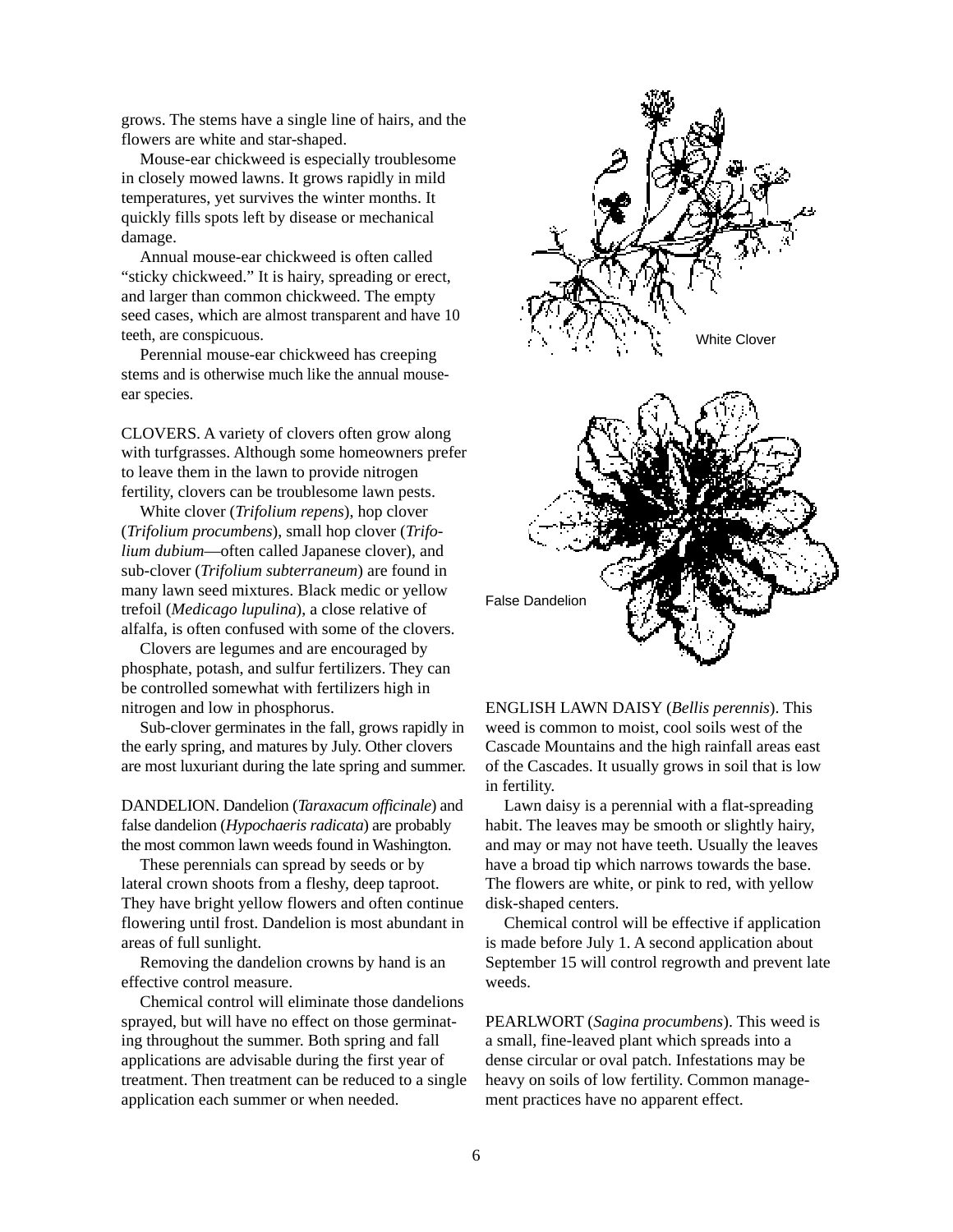Pearlwort is normally an annual, but may be a perennial. It has branches from the base which sometimes sprawl to three inches. The leaves are smooth and narrow. Flower stalks are longer than the leaves, and the tiny flowers are white.

A good fertilizer program can discourage pearlwort. Small infestations can be removed with a lawn plugger or cut out with a knife.

PLANTAIN (*Plantago species*). Broadleaf plantain (*Plantago major*) and English or buckhorn





plantain (*Plantago lanceolata*) behave similarly and are widely distributed.

These perennials develop from a rosette. The leaves may be smooth or hairy, but they retain their characteristic shape. The leaf length varies from 2 to 15 inches. The dense spike or flower stalk usually is longer than the largest leaf.

Plantain can be controlled any time during the growing season, but is most susceptible to herbicides in the late spring.

SPEEDWELL (*Veronica filiformis*). This weed, also known as "creeping Veronica," is adapted to moist, shady areas. However, it will also grow in open

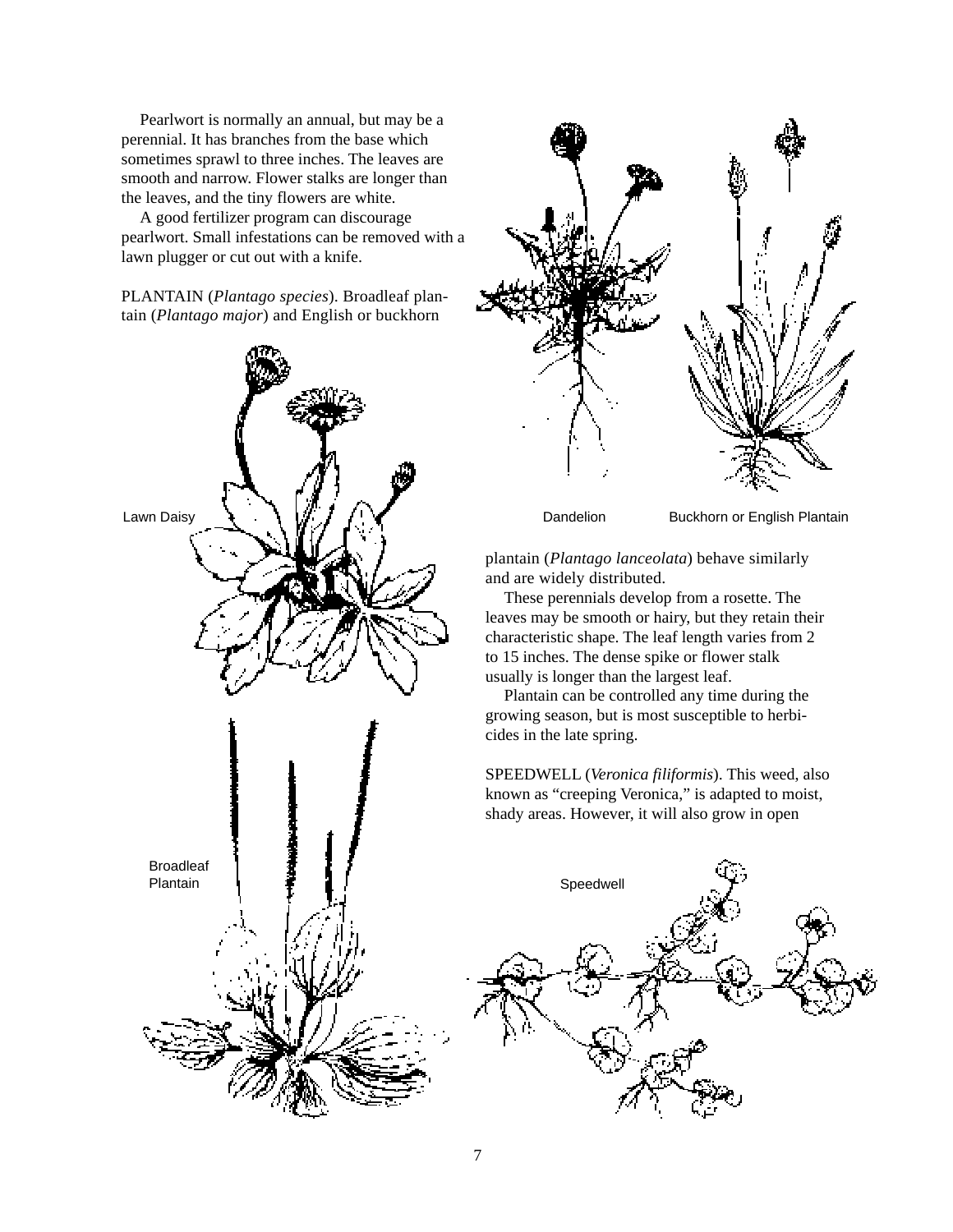sunlight if the area remains moist. High fertility levels, good drainage, and sunlight will restrict its growth.

Speedwell is a perennial and produces slender stems which root at each node. The leaves are paired and stalked. The flowers develop on stalks longer than the leaves, and are blue to white with dark markings.

Apply herbicides in late spring.

YARROW (*Achilea millefolium*). Yarrow is common throughout the Pacific Northwest, but western yarrow (var. *lanulosa*) is confined to the region east of the Cascade Mountains.

These weeds often are established in poorly managed lawns which cannot compete well. They also may be present in topsoils brought in from other areas.

Yarrow is a perennial. When mowed regularly, it begins to creep outward instead of growing upright, developing into a rosette. The leaves are fern-like and woolly, especially when young. The flowers are usually white, but sometimes are colored.

Applications of herbicides may need to be repeated to be effective.

# **Annual Weeds Common to Newly Planted Lawns**

HENBIT (*Lamium amplexicaule*). Henbit, often called "dead nettle," has a square stem and a few pairs of longstemmed leaves. The flowers are small, purple and white, and appear as clusters between the stems and the upper leaves. This weed usually takes over the thin areas in newly seeded lawns.

LAMB'S-QUARTER (*Chenopodium alba*). Often confused with pigweed, lamb's-quarter grows from 1 to 3 feet tall. Lamb's-quarter has angular or ridged



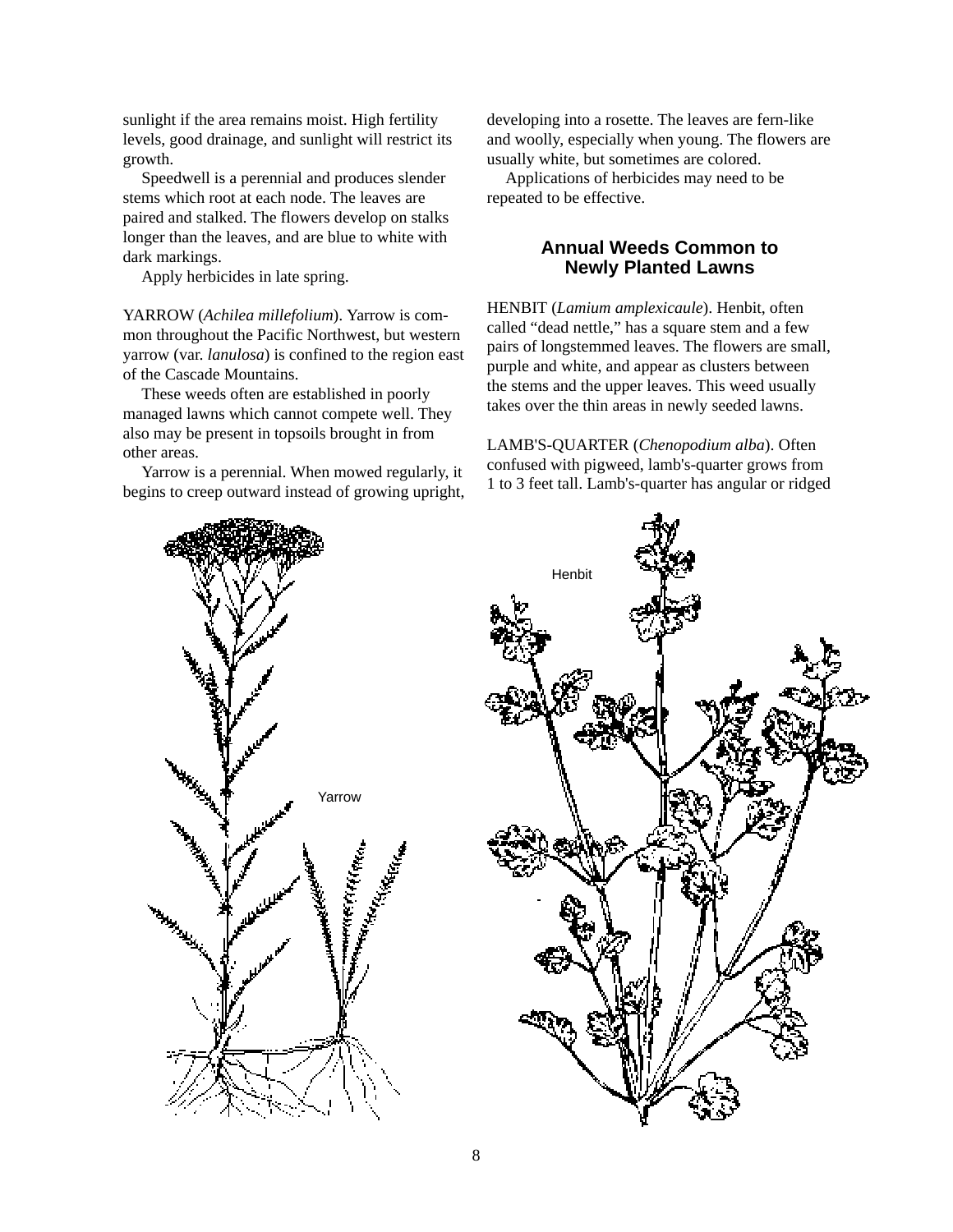stems that are smooth and tinged with purple. The leaves are grayish-green and appear powdery underneath. Flowers are small, greenish, and appear on the tips of the stems.

MALLOW (*Malva species*). Mallow is often called "cheeseweed," "buttonweed," or "wild hollyhock." These plants are particularly troublesome in new plantings or on soils containing large amounts of barnyard manure. Mallows can be annuals, biennials, or even perennials, with branches that develop from a central crown.

The leaves are slightly lobed on the edges and are 1/4 to 2 inches in diameter. The flowers, whitish and tinged with blue, appear singly or as clusters between the leaf and the stem.

PIGWEED (*Amaranthus species*). The various pigweeds are a nuisance only in newly planted lawns. Rough pigweed (*Amaranthus retroflexus*) is a somewhat hairy annual. The roots are reddish or pink at the ground line. Leaves are single and alternate on the stem.

Prostrate pigweed (*Amaranthus blitoides*) is a smooth and somewhat succulent annual with many branches. Its stems are pale, while the leaves are shiny, deep green, and may have pale markings.





Pigweed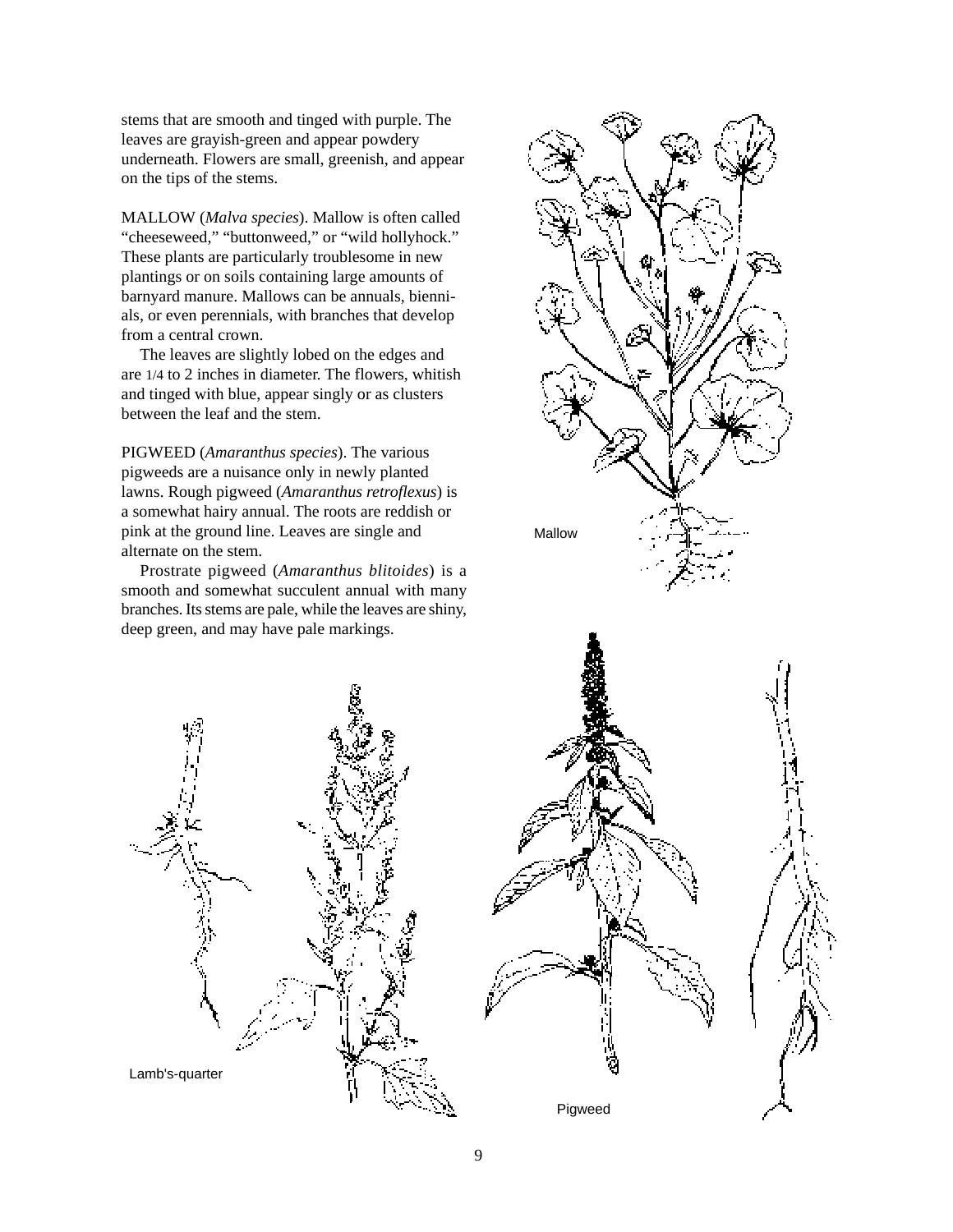Tumbling pigweed (*Amaranthus graecizans*) is a semi-erect annual with many branches. Leaves are pale green and may be reddish on the underside.

Usually the recommended mowing height will be satisfactory to control pigweed in a good stand of grass.

PROSTRATE KNOTWEED (*Polygonum aviculare*). Prostrate knotweed is most common in newly planted lawns or areas where there is little growth competition.

This annual forms a wiry, green mat, and has small, yellow flowers close to the stem. The leaves are green to dull blue and sometimes have a whitish cast.

Prostrate knotweed produces many seeds which germinate early in the spring as the soil warms. At that time, the plant is easily killed with herbicides.

## **Weedy Grasses**

ANNUAL BLUEGRASS (*Poa annua*). Annual bluegrass germinates early in the fall and is established before cold weather.

It grows vigorously through mild winters and early spring. Some annual bluegrass seedheads can be found almost any time of the year. If the summers are mild and moisture is available, it persists as a perennial.

Its shallow root system makes it extremely susceptible to drought. It often dies and leaves brown spots in otherwise green turf. Mowing height has little effect—seedheads will form even at cutting heights of 1/8 inch.

Fumigating the soil before planting new turf, or planting in the late fall will restrict development. Avoid pure plantings of Kentucky bluegrass west of the Cascades.

Follow the fertilizer recommendations for your area. Control diseases that weaken or kill desired turf species. Encourage deep root systems by providing good soil drainage and irrigating thoroughly at less frequent intervals.

CRABGRASS. Hairy crabgrass (*Digitaria*

*sanguinalis*) and smooth crabgrass (*Digitaria ischaemum*) germinate in the spring, grow during the hot summer months, and are killed by the first frost. They are most prevalent in the interior valley regions of eastern Washington where summer night temperatures are high. They are also found in some areas west of the Cascade Mountains.

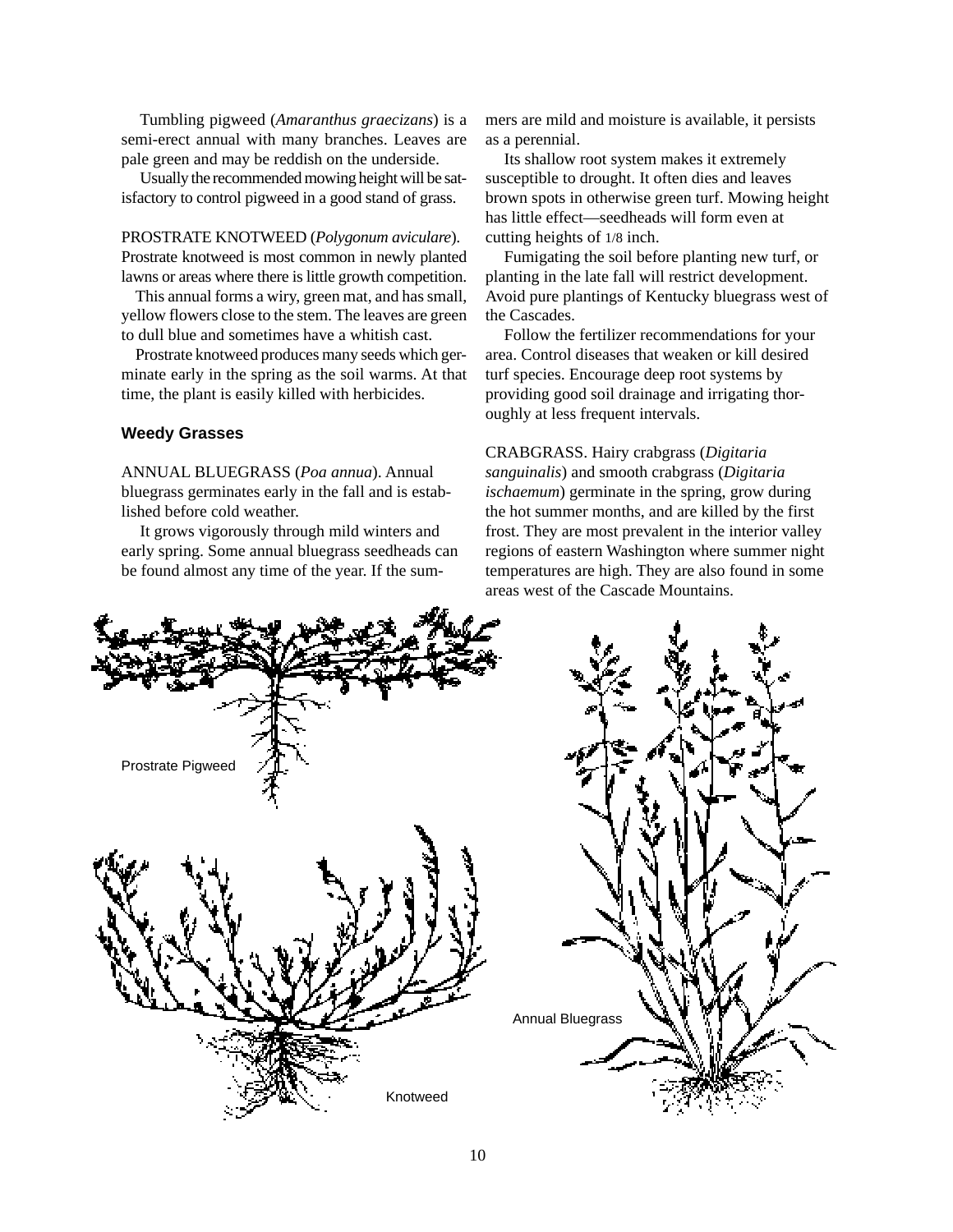Germination requires moisture, high light intensity, and uninterrupted high temperatures. Skillful management can be used to reduce infestations. Nitrogen fertilization during cool periods of the spring and fall will promote rapid growth of desirable turfgrasses. The turfgrass shades the young crabgrass seedlings and inhabits growth. Avoid daily watering and allow the surface of the soil to dry.

PASTURE GRASSES. Tall (alta) fescue, orchardgrass, timothy, and perennial ryegrass often grow in lawns and other turf areas. They form distinctive clumps that differ from the fine turfgrass in texture and color.

When infestations of these coarse grasses are light, removal by hand is recommended. The clumps can be lifted with a sharp shovel to a depth of about 4 inches, the area refilled with clean soil, and reseeded.

More extensive infestation can be spot-treated with nonselective herbicides. Follow specific directions for their use and consult your county Cooperative Extension agent before applying.



## **Miscellaneous Weedy Grasses**

BENTGRASSES (*Agrostis* species). Bentgrasses often are troublesome weeds in bluegrass and fescue plantings east of the Cascade Mountains. They will often take over entire lawns or form unsightly patches.

Bentgrasses are shallow-rooted and will not survive in dry soils.

Chemical control measures are effective if used in late summer or early fall.

## BERMUDAGRASS (*Cynodon dactylon*).

Bermudagrass is a tough, wiry, warm season perennial grass that roots at the nodes similar to crabgrass or creeping bentgrasses. Many strains of bermudagrass are common today in the warm valleys of the Pacific Northwest. The grass starts as a colony, spreads outward, and eventually eliminates all other grasses and plants. It will go dormant after heavy frosts.

Spot treatment with chemicals that kill all vegetation is the only effective control. It may take more than one application of a nonselective material to get adequate control. Contact your county Cooperative Extension agent for identification of bermudagrass.

QUACKGRASS (*Agropyron repens*). Quackgrass is seldom a problem except in newly planted lawns. During this time, the quackgrass plants grow faster than turf and may cause some alarm. However, if the lawn is mowed regularly to the recommended height, quackgrass will not detract from the appearance.

Frequent close mowing causes quackgrass to die as the food reserves in the roots are used up. Continued clipping at the recommended cutting height, plus high nitrogen fertilization, will result in the elimination of quackgrass.

VELVETGRASS (*Holcus* species). The two most common species of velvetgrass found in lawns are *Holcus lanatus* and *Holcus mollis*.

*Holcus lanatus* is a fibrous-rooted perennial, which spreads only by seed and enlargement of the crown area. It is pale green with dense, fine hairs on the leaves and stems. West of the Cascade Mountains it grows faster than the desirable turfgrasses during fall and winter and becomes particularly apparent. Because the leaves are wider than the typical bentgrasses, fescues, or bluegrasses, they are more conspicuous.